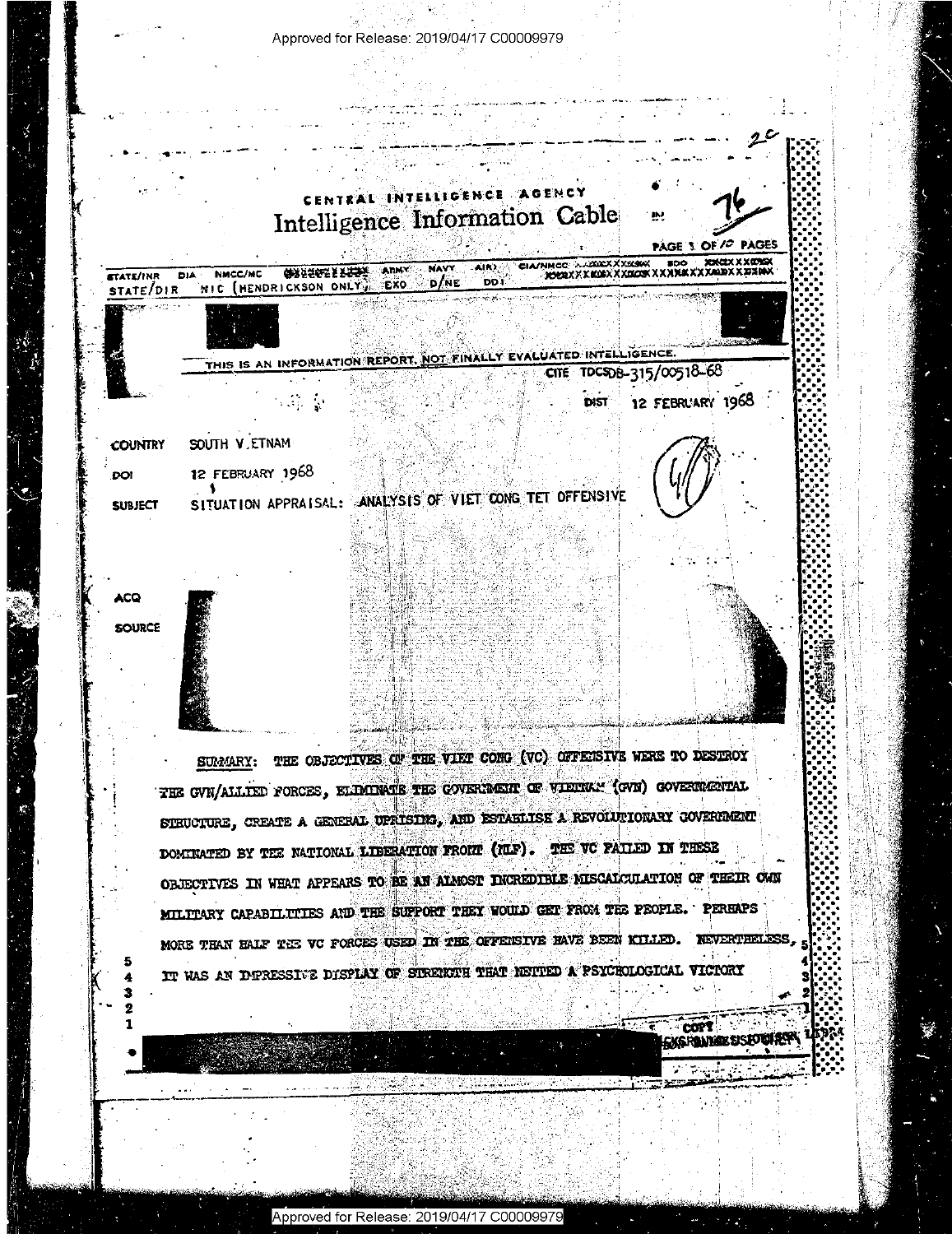TDCS DB-315/00518-68 PAGE 2 OF 3 PAGES

LYNDON BAINES JOHNSON LIBRA

ABROAD, DEALT THE PACIFICATION PROGRAM A SERIOUS BLOW, AND CREATED PROBLEMS THAT WILL OCCUPY THE GOVERNMENT FOR MANY MONTHS. THE MILITARY STRATEGY ENVISIONED A TWO-PHASE ATTACK; LOCAL FORCES WERE USED LARGELY IN THE FIRST-PHASE WITH VC/HVA MAIN FORCES LARGELY HELD FOR THE SECOND. THE PASSIVE RESISTANCE OF THE PEOPLE PLUS THE FIERCE REACTION FORCED CANCELLATION OF THE SECOND PHASE WHICH IS STILL AVAILABLE FOR NEW ATTACKS WHICH ARE EXPECTED. ALTHOUGH WEAKENED BY HIS LOSSES. THE LIEM IS NOT ON THE VERGE OF DESPERATION AND HE COULD CUT HIS LASSES BY RESORT TO THE MORE TRADITIONAL HARASSING ATTACKS, ALTHOUGH THIS MIGHT LOWER MORALE III HIS RANKS. PACIFICATION IS SET BACK AND IT WILL BE MANY MONTHS NEFORE THE CONFIDENCE OF THE PEOPLE IN THE PREVIOUSLY SECURED HAMLETS CAN BE RESTORED. END SUMMARY.

THE YEAR OF THE MONKEY HAD AN INAUSPICIOUS BEGINNING FOR THE PEOPLE OF SOUTH 1. VIETNAM AS THE VC/NVA FORCES VIOLATED THE SACRED TET HOLIDAYS AND LAUNCHED VIRTUALLY SIMULTANEOUS ATTACKS AGAINST 36 PROVINCE CAPITALS, FIVE OF THE SIX AUTONOMOUS CITIES, AND NUMEROUS OTHER POPULATION CENTERS THROUGHOUT THE COUNTRY. THEIR OBJECTIVES HAVE BEEN CLEARLY SPELLED OUT IN CAPTURED DOCUMENTS -- TO DESTROY OR SUBVERT THE GVN/ALLIED FORCES, ELIMINATE THE GVN GOVERNMENTAL STRUCTURE, CREATE A GENERAL UPRISING AMONG THE PEOPLE, AND ESTABLISH A REVOLUTIONARY GOVERNMENT DOMINATED BY THE NATIONAL

Approved for Release: 2019/04/17 C00009979

folds vi loat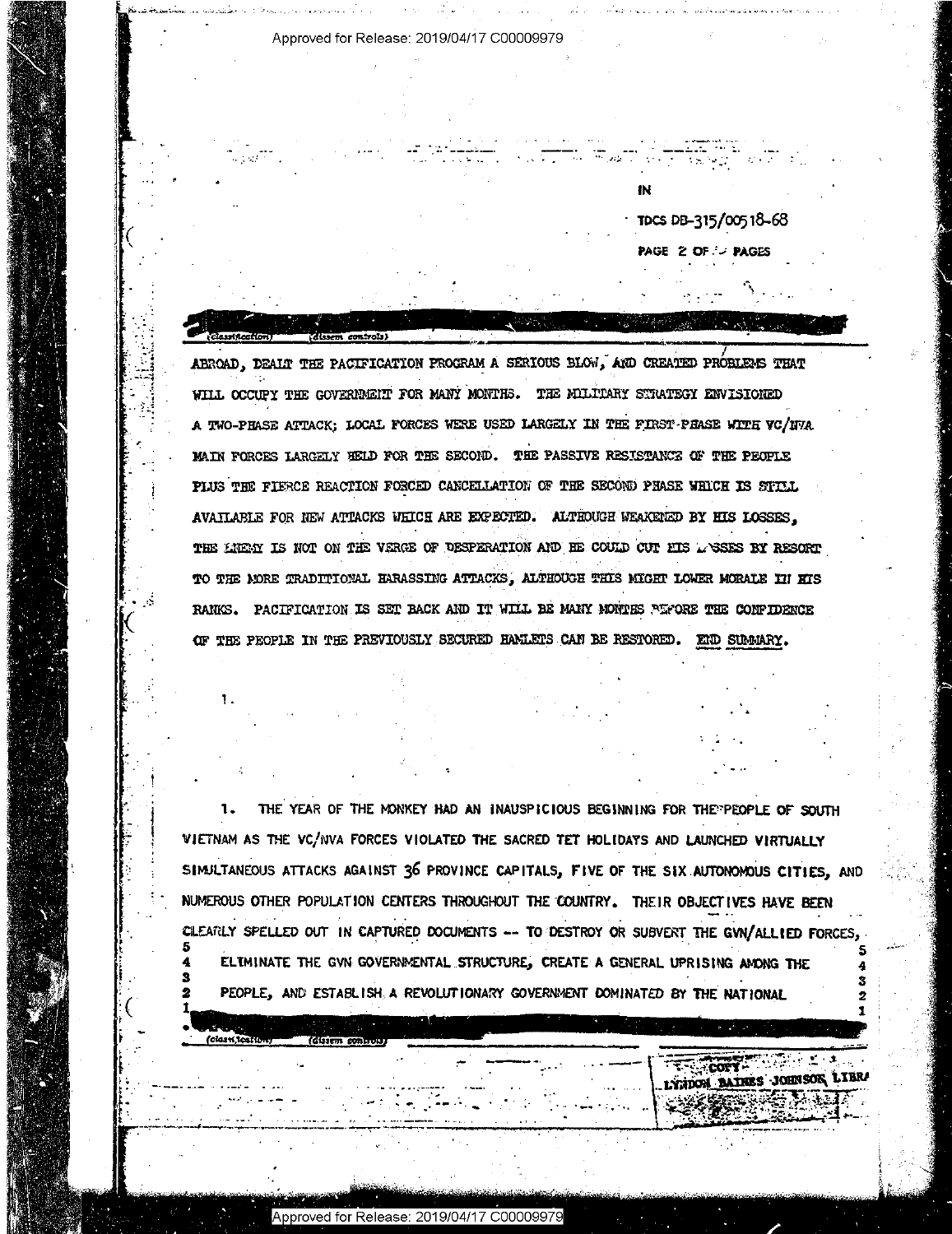Televem controls)

(classification)

LIBERATION FRONT. IN WHAT APPEARS TO BE AN ALMOST INCREDIBLE MISCALCULATION OF THEIR OWN MILITARY CAPABILITIES AND THE DEGREE OF SUPPORT THEY COULD COMMAND FROM THE PEOPLE, THE COMMUNISTS FAILED TO ACHIEVE THESE STATED OBJECTIVES. IT HAS COST THEM DEARLY IN MANPOWER -- IN 12 DAYS SOME 31,000 KILLED, 5,700 DETAINED, PROBABLY ANOTHER 10,000 DEAD FROM WOUNDS, AN UNKNOWN NUMBER DEAD FRUM AIR AND ARTILLERY STRIKES -- A TOTAL PROBABLY AMOUNTING TO MORE THAN HALF OF THE FORCES USED IN THIS ATTACK. NEVERTHELESS, THE ENEMY'S WELL-PLANNED, COORDINATED SERIES OF ATTACKS WAS AN IMPRESSIVE DISPLAY OF STRENGTH WHICH HAS GIVEN HIM A MAJOR PSYCHOLOGICAL VICTORY ABROAD, DEALT A SERIOUS BLOW TO THE PACIFICATION PROGRAM, AND CREATED PROBLEMS THAT WILL TAX THE ENERGIES AND RESOURCES OF THE GOVERNMENT FOR MANY MONTHS TO COME.

łΝ.

TDCS DB-315/00518-68

PAGE 3 OF PAGES

**T.TRRJ** 

THE ENEMY'S MILITARY STRATEGY CONSISTED OF A TWO-PHASE OFFENSIVE. WHEREVER  $2.$ POSSIBLE, THE FIRST PHASE ASSAULTS WERE CONDUCTED BY VC LOCAL FORCES. PSYCHOLOGICALLY, THIS WAS MORE APPROPRIATE THAN USING NVA UNITS, GIVEN THE ENEMY'S OBJECTIVE OF WINNING THE SUPPORT OF THE PEOPLE. VNA FORCES WERE USED IN I AND II CORPS WHERE VC FORCES WERE INADEQUATE, BUT THROUGHOUT THE COUNTRY MOST VC/NVA MAIN FORCES WERE WITHHELD FOR THE SECOND PHASE WHEN THEY WOULD MOVE IN TO CAPITALIZE ON THE EXPECTED SHAOS AND GENERAL UPRISING.

3. THE PASSIVE REACTION OF THE POPULATION, THE FIERCENESS OF THE FREE WORLD AND ARVN COUNTEROFFENSIVES AFTER THE INITIAL SURPRISE AND CONFUSION, AND THE EFFECTIVENESS OF MASSIVE AIR AND ARTILLERY FIRE OBVIOUSLY FORCED CANCELLATION OF THE COMMITMENT Б OF VC/NVA MAIN FORCES. IT IS ESTIMATED THAT SLIGHTLY LESS THAN HALF OF THE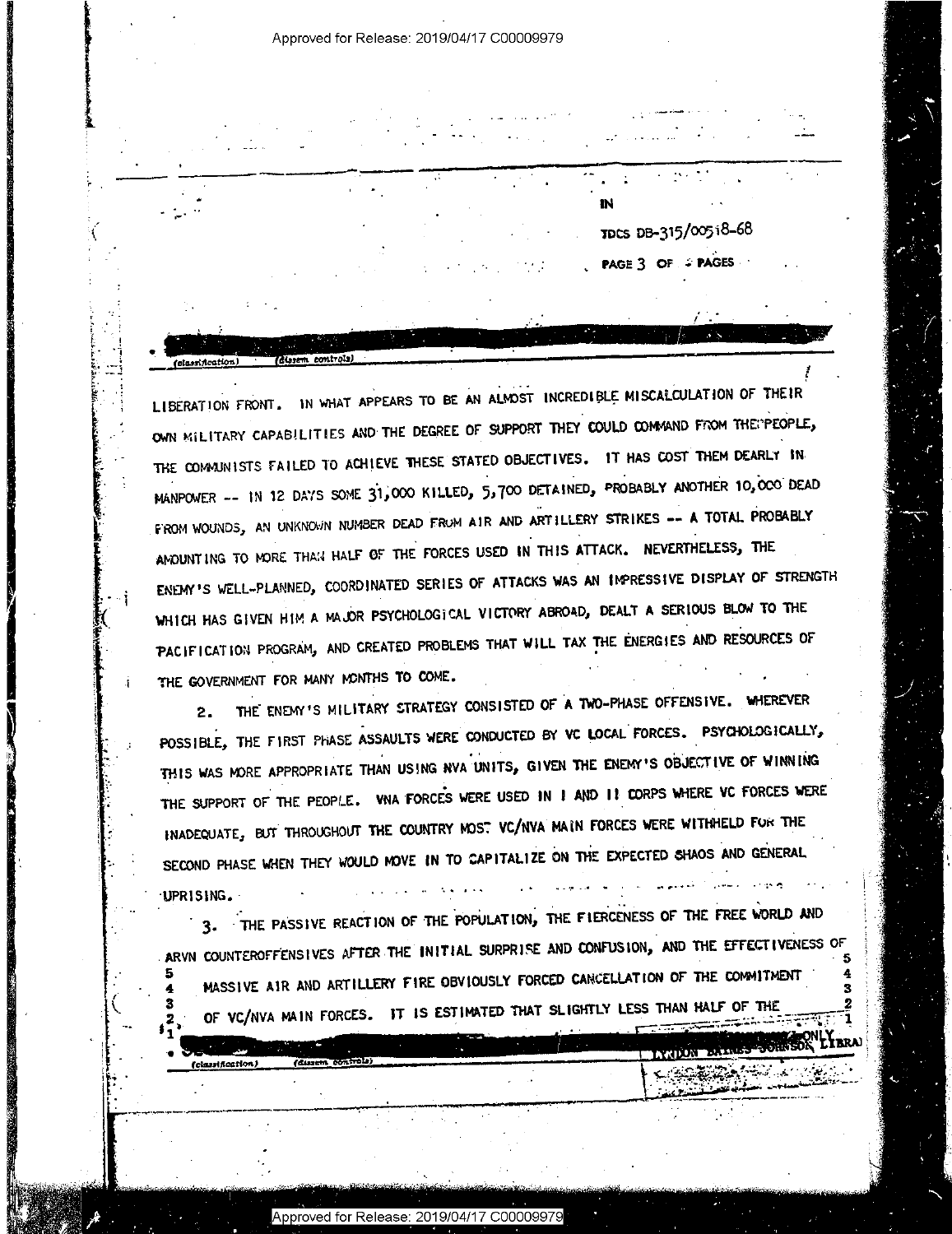ENEMY'S MAIN FORCE MANEUVER UNITS OUTSIDE OF THOSE IN THE DMZ, BUT WELL OVER HALF OF HIS LOCAL FORE UNITS, PARTICIPATED IN THE ATTACKS. THUS, HE STILL HAS SUBSTANTIAL UNCOMMITTED FORCES AVAILABLE FOR A NEW "SECOND PHASE" ATTACK.

TDCSDB-315/00518-68  $PAGE \downarrow OF - PAGES$ 

**CORETAL** 

**LERA** 

4. IN SPITE OF THE ENEMY'S HEAVY LOSSES, HE APPARENTLY STILL PLANS A RESUMPTION OF THE OFFENSIVE ON A LARGE SCALE IN THE NEAR FUTURE. THE FAILURE OF COMMITTED FORCES TO WITHDRAW COMPLETELY TO SAFEHAVENS AND CURRENT DISPOSITION OF PREVIOUSLY UNCOMMITTED UNITS LEND CREDENCE TO PRISONERS' STATEMENTS THAT THE SECOND PHASE OFFENSIVE WILL SOON BE INITIATED. ALTHOUGH THE VC/NVA MAIN FORCES WOULD SUPPOSEDLY BE BETTER EQUIPPED, TRAINED, AND DISCIPLINED THAN THE PRIMARILY LOW-LEVEL TROGPS (CANNON FODDER) WHICH LAUNCHED THE FIRST OFFENSIVE, THE ENEMY HAS LOST THE ELEMENT OF SURPRISE, DOES NOT HAVE THE COVER OF A TET TRUCE, AND HAS ALREADY EXPENDED A GREAT DEAL IN THE WAY OF MEN AND MATERIEL. THE CONSEQUENCE OF A SECOND "ALL-OUT" SERIES OF ATTACKS WOULD PROBABLY BE AS DISASTROUS MILITARILY AS THE FIRST PHASE. IF, INDEED, THE ENEMY IS PREPARING FOR LARGE-SCALE ATTACKS AT KHE SANH, QUANG TRI, HUE, DANANG, DAK TO, PHY MY, TUY HOA, SAIGON, CAN THO, AND MY THO, THEN HE MUST STRIKE QUICKLY. THOUGH STRETCHED THIN, ALLIED FORCES HAVE CONSOLIDATED THEIR GAINS, REGROUPED, AND INITIATED OFFENSIVE OPERATIONS AGAINST THE ENEMY'S MASSED MAIN FORCES WITH NOTABLE SUCCESS. AS TIME PASSES, HIS POSITION IS BECOMING MORE TENUOUS AND THERE WILL BE LESS AND LESS OPPORTUNITY TO ACHIEVE HIS IMMEDIATE OBJECTIVES.

5. ALTHOUGH THE ENEMY HAS BEEN SERIOUSLY WEAKENED, HE IS NOT ON THE VERGE OF DESPERATION. HE HAS OVER HALF OF HIS MAIN FORCES BASICALLY INTERTWITH MORE ົ 2

**Commercial** States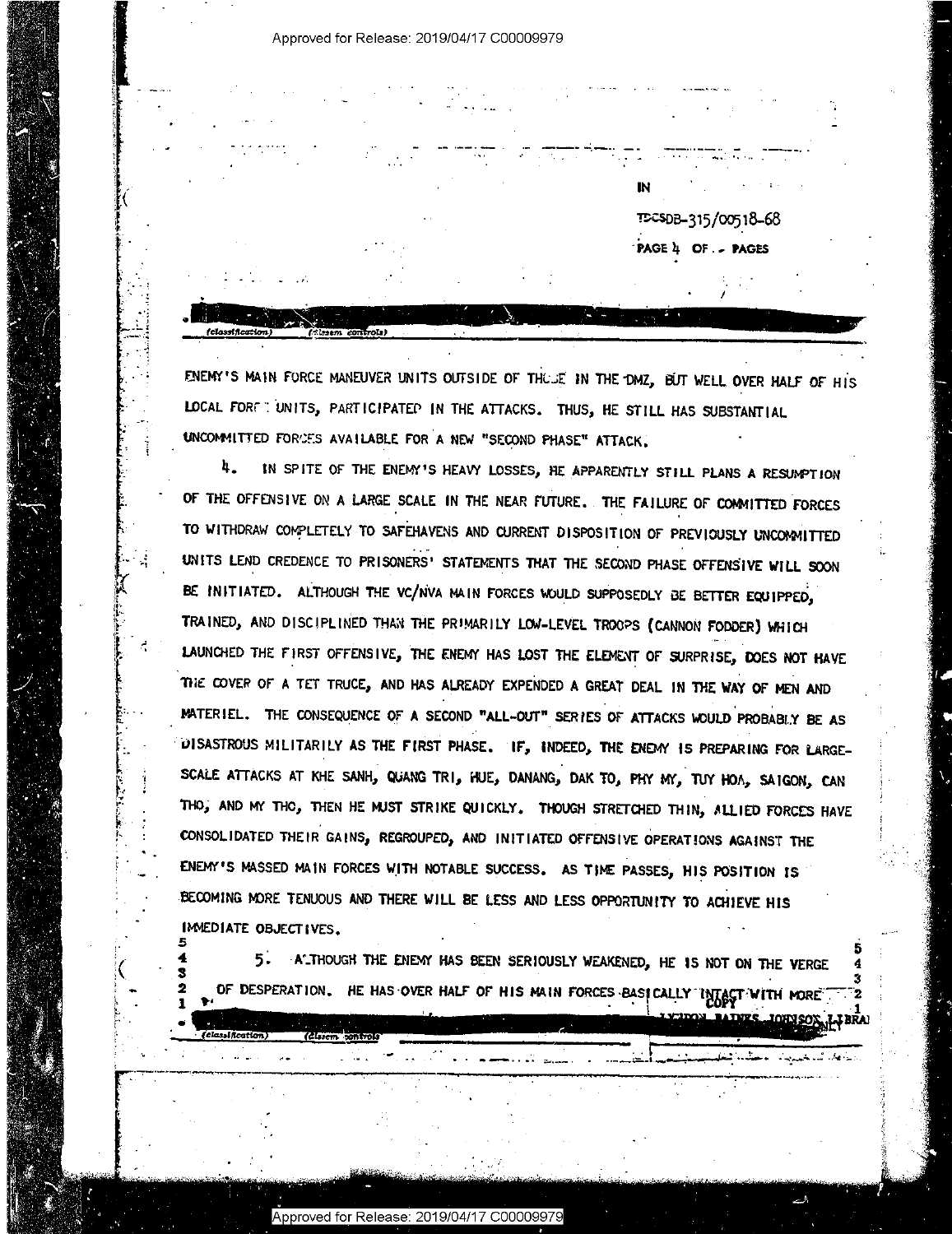faissem centrols)

(classification)

**Colorad Scotton I** 

TDCSD3-315/00518-68 PAGE 5 OF PAGES

MEN AND MATERIEL ENROUTE OR AVAILABLE FROM NVN. HE HAS TAKEN SUBSTANTIAL LOSSES IN THE PAST AND SHOWN AN AMAZING DEGEE OF RESILIENCY. ON THE OTHER HAND, HIS LOGISTICS AND RECRUITMENT PROBLEMS WILL BE GREATLY INCREASED WITH SUCH HEAVY LOSSES FROM THE LOCAL AND GUERRILLA FORCES SHO PROVIDE MANPOWER FOR SUPPORT AND COMBAT.

AS AN ALTERNATIVE TO A SECOND ASSAULT AGAINST THE CITIES, THE ENEMY COULD 6. ELECT TO CUT HIS LOSSES BY REVERTING TO MORE TRADITIONAL HARASSING ATTACKS WHILE ATTEMPT-ING TO IMPROVE HIS POSITION IN THE COUNTRYSIDE. THE RECENT WELL-COORDINATED ATTACKS OVER WIDESPREAD AREAS PROVED THE ENEMM'S CAPABILITY TO UTILIZE THIS TACTIC. SUCH A TACKS ON A SMALLER SCALE WOULD STILL GAIN HEADLINES AND HAVE CONSIDERABLE PSYCHOLOGICAL APPEAL AND VALUE TO THE ENEMY AS THEY RERAISE QUESTIONS IN SVN AND THE WORLD AS TO THE ABILITY OF THE ALLIES TO PROVIDE SECURITY TO THE PEOPLE. HOWEVER, AFTER SUCH EXTENSIVE INDOCTRIN-ATION ON THE INEVITABILITY OF IMMINENT VICTORY, A REVERSION TO ESSENTIALLY GUERRILLA WARFARE WOULD PROBABLY CAUSE SEVERE PROBLEMS OF MORALE AMONG THE CADRES AND A LOSS OF IMPETUS FOR THE REVOLUTIONARY EFFORT.

IT IS NOT YET FOSSIBLE TO MAKE A FIRM ASSESSMENT OF THE DAMAGE WHICH HAS BEEN 7. CAUSED TO THE PACIFICATION PROSRAM, BUT IT PROBABLY HAS BEEN EXTENSIVE. THE PACIFIED AREAS DID NOT AT LEAST INITIALLY APPEAR TO HAVE BEEN A PRIORITY TARGET, PROBABLY BECAUSE MOST OF THE VC GUERRILLAS WERE DRAWN INTO LOCAL FORCE UNITS FOR THE CITY BATTLES OR WERE ENGAGED IN INTERDICTING LOCS. HOWEVER, GVN FORCES PROVIDING SECURITY FOR THE PACIFIED 5 AREAS AND THE RD TEAMS WERE IN MANY CASES WITHDRAWN TO ASSIST IN THE DEFENSE OF URBAN AREAS, LEAVING THE VC FREE TO PENETRATE PREVIOUSLY SECURED HAMLETS AND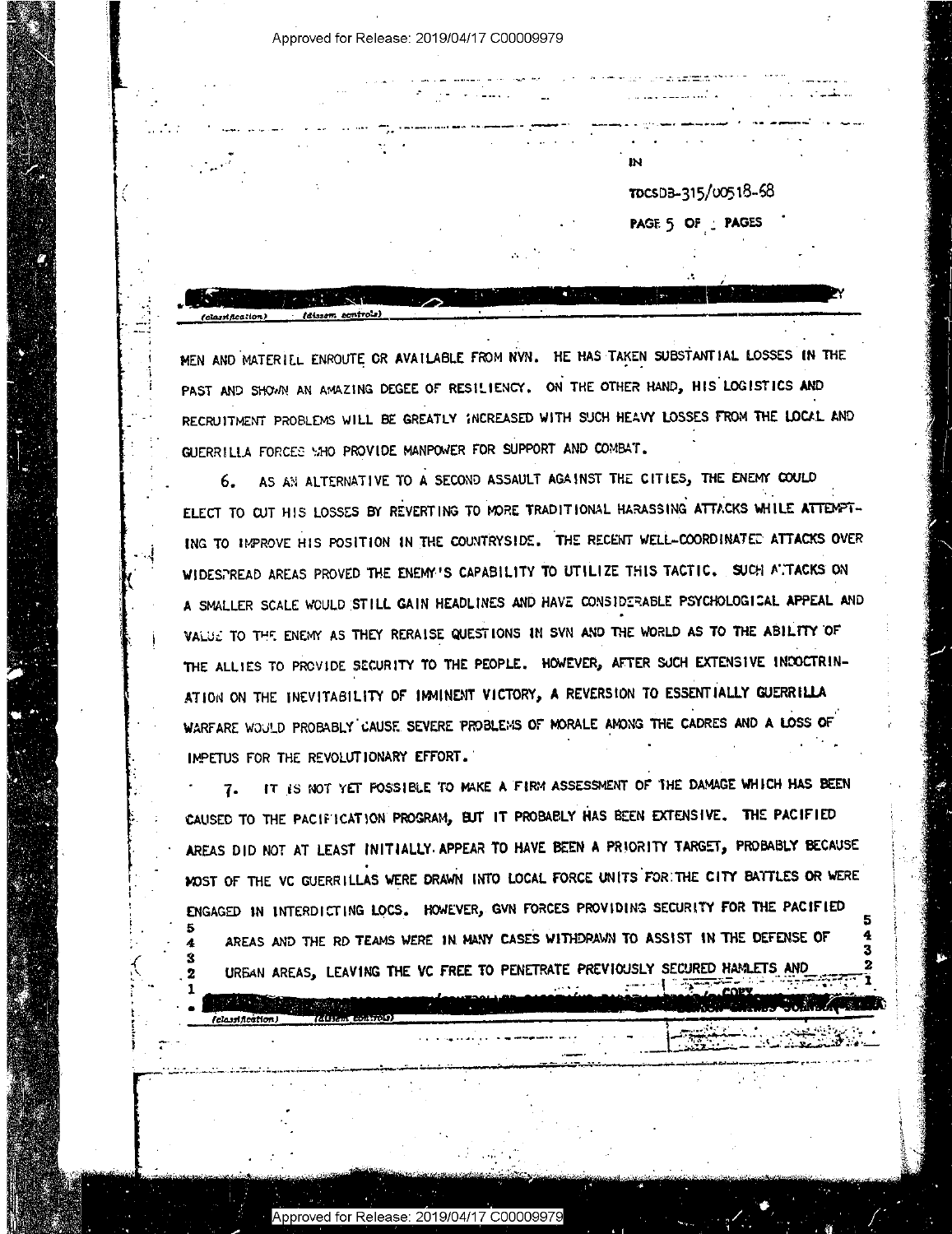TDCSDB-315/00518-68 PAGE 6 OF - FAGES

IN.

(classification) *idirrem* controls)

CONDUCT PROPAGANDA, RECRUIT, ACQUIRE FOOD, ELIMINATE THE GVN ADMINISTRATION, AND OCCASIONALLY TERRORIZE THE POPULATION. THE IMPACT OF THE VC PRESENCE WAS ESPECIALLY SEVERE IN THE LARGER HAMLET? WHICH GENE'... . ARE LOCATED CLOSE TO THE POPULATION CENTERS AND WERE ON THE VC ROUTE OF ENTRY. THIS ACTIVITY WAS RESPONSIBLE FOR PART OF THE LARGE REFUGEE FLOW INTO THE CITIES.

WITH MANY OF THE CITIES IN SHAMBLES AND REQUIRING PRIORITY RECONSTRUCTION AND 8. REHABILITATION EFFORTS, THE DEVELOPMENT ASPECTS OF THE PROGRAM ALMOST INEVITABLY WILL SUFFER. IN ANY EVENT, IT WILL BE MANY MONTHS BEFORE THE CONFIDENCE OF THE PEOPLE IN THE PREVIOUSLY SECURED HAMLETS CAN BE RESTORED, SOME OF WHICH FELT THE VC PRESENCE FOR THE FIRST TIME. ONE POSSIBLY HOPEFUL SIGN IS THAT MANY OF THE VC EXPRESSED SURPRISE AT THE RELATIVE PROSPERITY OF THE PEOPLE IN THE GVN AREAS, CONTRARY TO WHAT THEY HAD BEEN LED TO BELIEVE. THIS, TOGETHER WITH THE MILITARY DEFEAT AND HEAVY LOSSES, SHOULD CONTRIBUTE TO SOME FUTURE DEFECTIONS.

THERE HAS NATURALLY BEEN A MIXED REACTION FFOM THE PEOPLE TO THE COMMUNIST 9. ONSLAUGHT -- INITIALLY, IT WAS ONE OF SHOCK AT THE STRENGTH OF THE ATTACK, AND ANGER AT ITS PERFIDY. HOWEVER, EVEN THOSE SKEPTICS WHO WOULD NOT PREVIOUSLY ACKNOWLEDGE THAT THE LARGE ELECTORAL TURNOUTS, THE INABILITY OF THE VC TO GET A RESPONSE TO CALLS FOR A GENERAL STRIKE, AND THE ALMOST TOTALLY CONSCRIPT NATURE OF THE VC FORCES WERE PROOF THAT THE VC LACKED POPULAR SUPPORT, CAN HARDLY DENY IT NOW. DESPITE THE CREATION OF A REVOLUTIONARY ADMINISTRATION, SUPPOSEDLY UNTAINTED BY ASSOCIATION WITH THE NUT COPY SIGN!FICANT ELEMENT OF THE POPULATION OR OF THE ARMED FORCES DEFECTED. LARIPOREPOSITES OF OPPREOR LIBR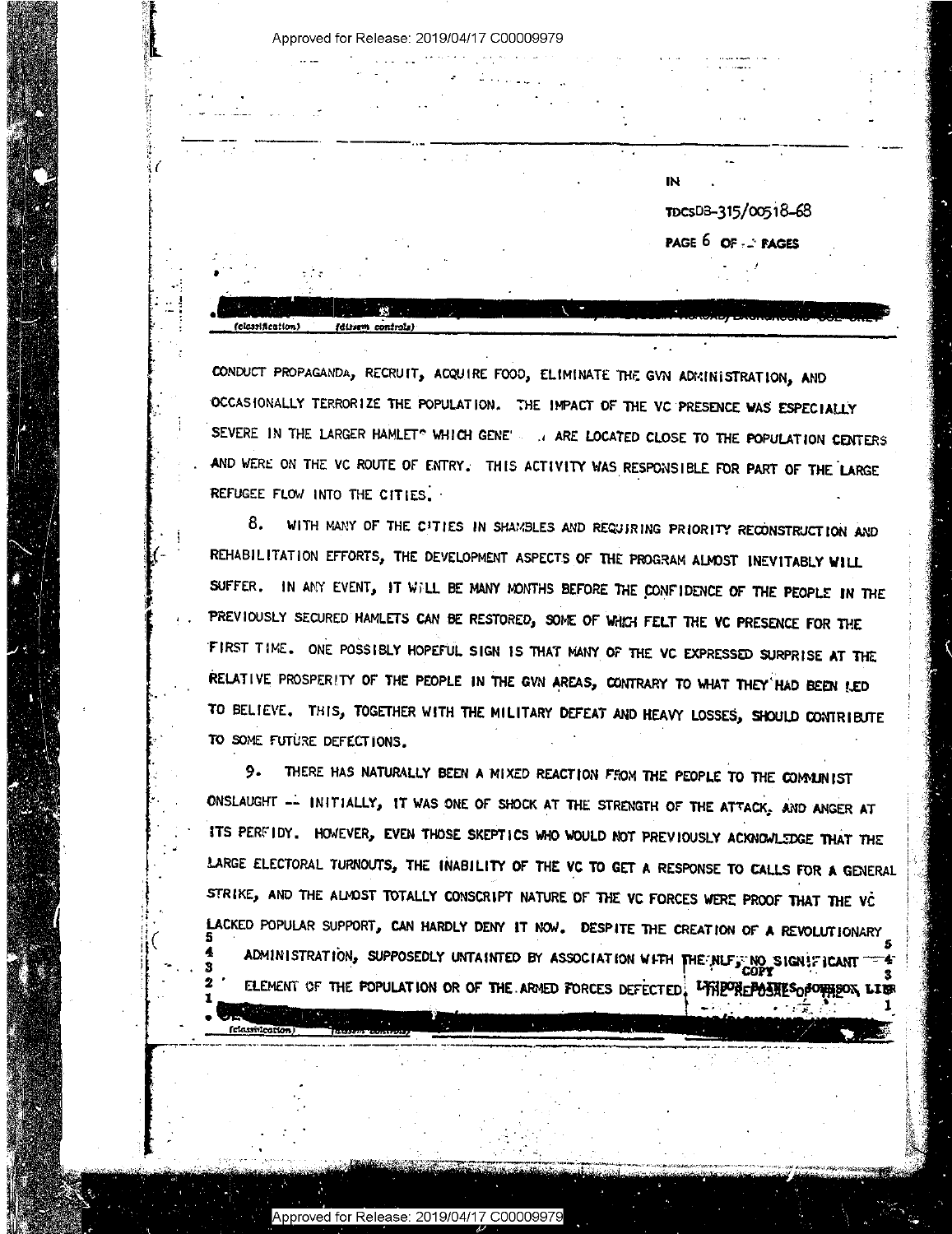ïΝ TDCSDB-315/00518-68 PAGE 7 OF PAGES

PEOPLE TO RESPOND TO THE VC CALL FOR AN UPRISING, AND IN FACT OFTEN TO RENDER ASSISTANCE TO THE GOVERNMENT FORCES, WAS THE KEY TO THE FAILURE OF THE VC PLAN, AND IS ONE OF THE MOST ENCOURAGING ASPECTS OF THE WHOLE AFFAIR.

10. THERE ARE NEGATIVE FACTORS, OF COURSE -- THE PEOPLE NOW HAVE A GREATER RESPECT FOR THE CAPABILITIES OF THE VC, AND THIS WILL PROBABLY RESULT IN SOME CASES IN A MORE CAUTIOUS ATTITUDE TOWARD OPEN SUPPORT FOR THE GOVERNMENT. THERE IS CRITICISM OVER THE GOVERNMENT'S LACK OF PREPAREDNESS, CHARGES OF EXCESSIVE PROPERTY DAMAGE AND CIVILIAN CASUALTIES, AND LOOTING BY THE COUNTERREACTION FORCES, AND A PERSISTENT BELIEF THAT SOMEHOW THE UNITED STATES WAS IN COLLUSION WITH THE VC. HOWEVER, THE POPULATION IS UNIVERSALLY ANGRY AT THE VC FOR VIOLATING BOTH A SACRED HOLIDAY AND THEIR OWN TRUCE, AND THE BLAME FOR ALL OF THE ILLS, IS GENERALLY PLACED ON THE VC. THERE WAS LEFT NO DOUBT IN THE MINDS OF THE PEOPLE AS TO THE SUPERIORITY OF THE GOVERNMENT FORCES AND AS TO WHO WON THIS ENGAGEMENT. ON BALANCE, WE FEEL THAT IN THE CONTEST FOR THE MINDS AND HEARTS OF THE PEOPLE, THE VC HAVE SO FAR SUFFERED A SEVERF LOSS. IN COMMON DANGER, THERE WAS A TENDENCY TO UNITE BEHIND THE GOVERNMENT. WITH A RESIDUE OF TILL WILL TOWARD THE VC WHICH WILL NOT BE EASILY ERASED, THE TASK OF NATION-BUILDING, AT LEAST IN THOSE AREAS STILL UNDER GOVERNMENT CONTROL, SHOULD BECOME A LITTLE EASIER. MUCH WILL DEPEND, HOWEVER, ON THE SKILL AND ALACRITY WITH WHICH THE GOVERNMENT HANDLES THE SEVERE SOCIAL AND ECONOMIC PROBLEMS IT FACES.

11. THE DAYS AHEAD CONSTITUTE A SEVERE TEST FOR THE GVN. THERE IS NO QUESTION BUT THAT THE GOVERNMENT SUFFERED A SERIOUS LOSS OF PRESTIGE BY ITS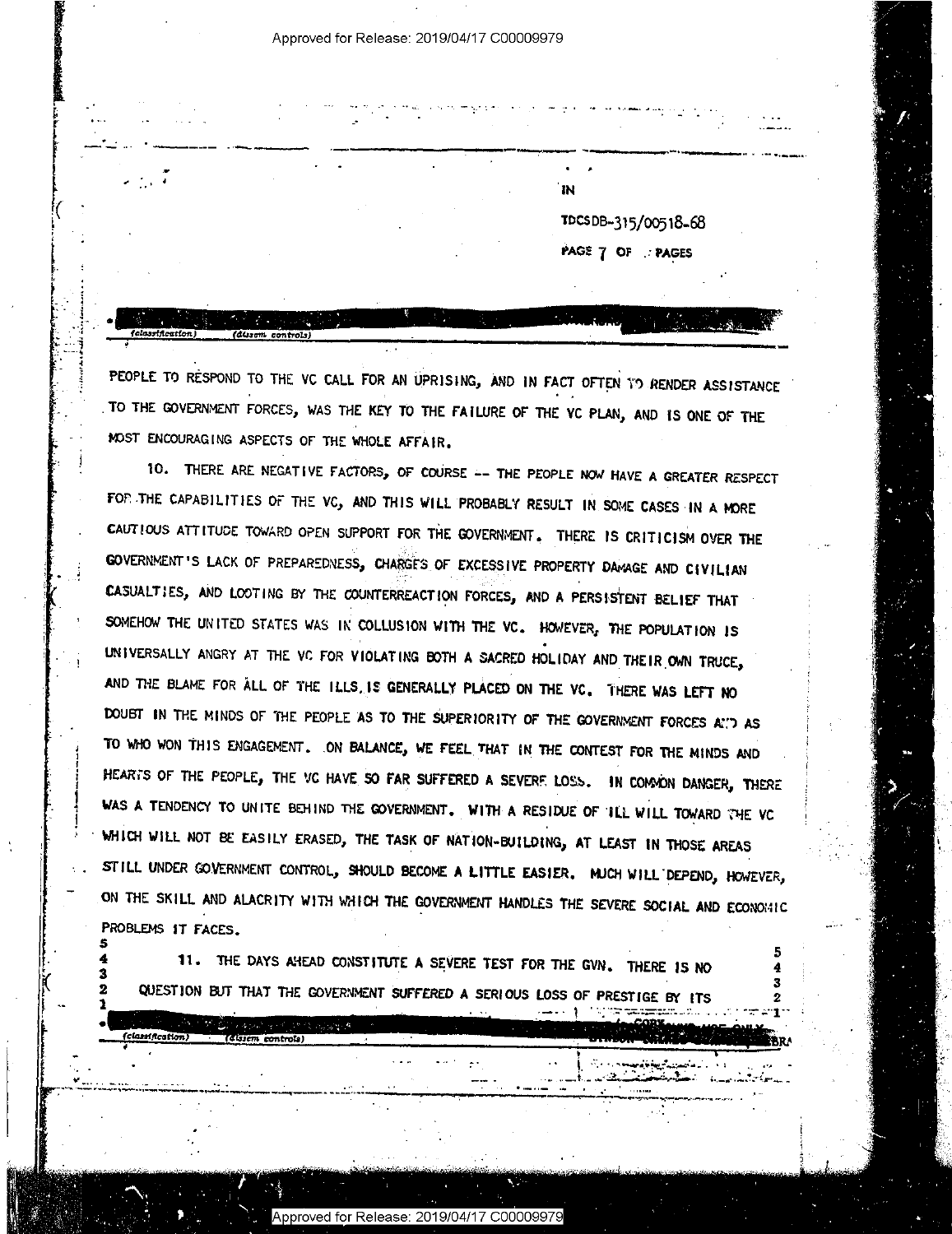TDCS DB-315/00518-68 **PAGE 8 OF ... PAGES** 

(Clasem controls) (classification)

INABILITY TO DEFEUD ITS CITIES, NOTWITHSTANDING, THERE HAS BEEN ATTLEAST A TEMPORARY TENDENCY ON THE PART OF NATIONALIST LEMENTS TO SET ASIDE THEIR PAROCHIAL INTERESTS AND RALLY BEHIND THE LEADERSHIP. THIS IS BY NO MEANS UNIVERSAL -- THE MILITANT BUDDHISTS, THE DAI VIETS, AND SOME OTHERS STILL HAVE REFUSED EITHER PUBLICLY TO CONDEMN THE VC OR TO SUPPORT THE GOVERNMENT ACTIVELY. ALTHOUGH IT WAS AN AMERICAN IDEA, CLEARLY THE MOST EFFECTIVE ACTION BY THE COVERNMENT SO FAR WAS THE CREATION OF THE JOINT VIETNAMESE/ AMERICAN TASK FORCE UNDER VICE PRESIDENT KY TO HANCLE THE IMMEDIATE PROBLEMS OF REHABILIT-ATION. WHATEVER CLOSING OF RANKS BEHIND THE GOVERNMENT THAT HAS ACCRUED CAN BE CREDITED LARGELY TO KY, WHO HAS EMERGED AS THE "MAN OF THE HOUR." DESPITE AGGRAVATING AND BUREAU-CRATIC PROBLEMS, SOME FORWARD MOVEMENT HAS BEEN MADE IN RE-ESTABLISHING ESSENTIAL FACILITIES AND SERVICES. KY MAY WELL HAVE SAVED THE GVN FROM PROJECTING ITS USUAL IMAGE OF INACTIVITY.

12. WE ARE NOT SANGUINE ABOUT FUTURE POLITICAL PROBLEMS. THE SCHISMS WHICH DIVIDE THIS SOCIETY ARE DEEPLY ROOTED, AND WILL INEVITABLY ARISE AGAIN AS THE FIRST FLUSH OF UNITY BEGINS TO FADE. DEMANDS WILL BE MADE FOR THE REMOVAL OF OFFICIALS, BOTH NATIONAL AND LOCAL, WHO PROVED UNEQUAL TO THE TASK IN A CIRSIS, AND THIS WILL BE LERTAIN TO RESTORE THE ENDEMIC FACTIONAL INFIGHTING. THE MILITARY, SOME OF THE CATHOLICS, AND THOSE FAVORING A ROUGH, DIRECTED SYSTEM WILL FAULT THE GOVERNMENT FOR NOT BEING TOUGH ENOUGH, WHILE OTHERS WILL BE CONCERNED OVER EVEN THE TEMPORARY SACRIFICE OF DEMOCRAT (C PROCESSES AND THE CONTINUED PRE-EMINENT ROLE OF THE MILITARY. THE CRISIS HAS IGNITED A SPARK4 OF UNITY, BUT TO SUSTAIN IT WILL REQUIRE A SUCCESSFUL RELIEF AND RECOVERY OPERATIONS З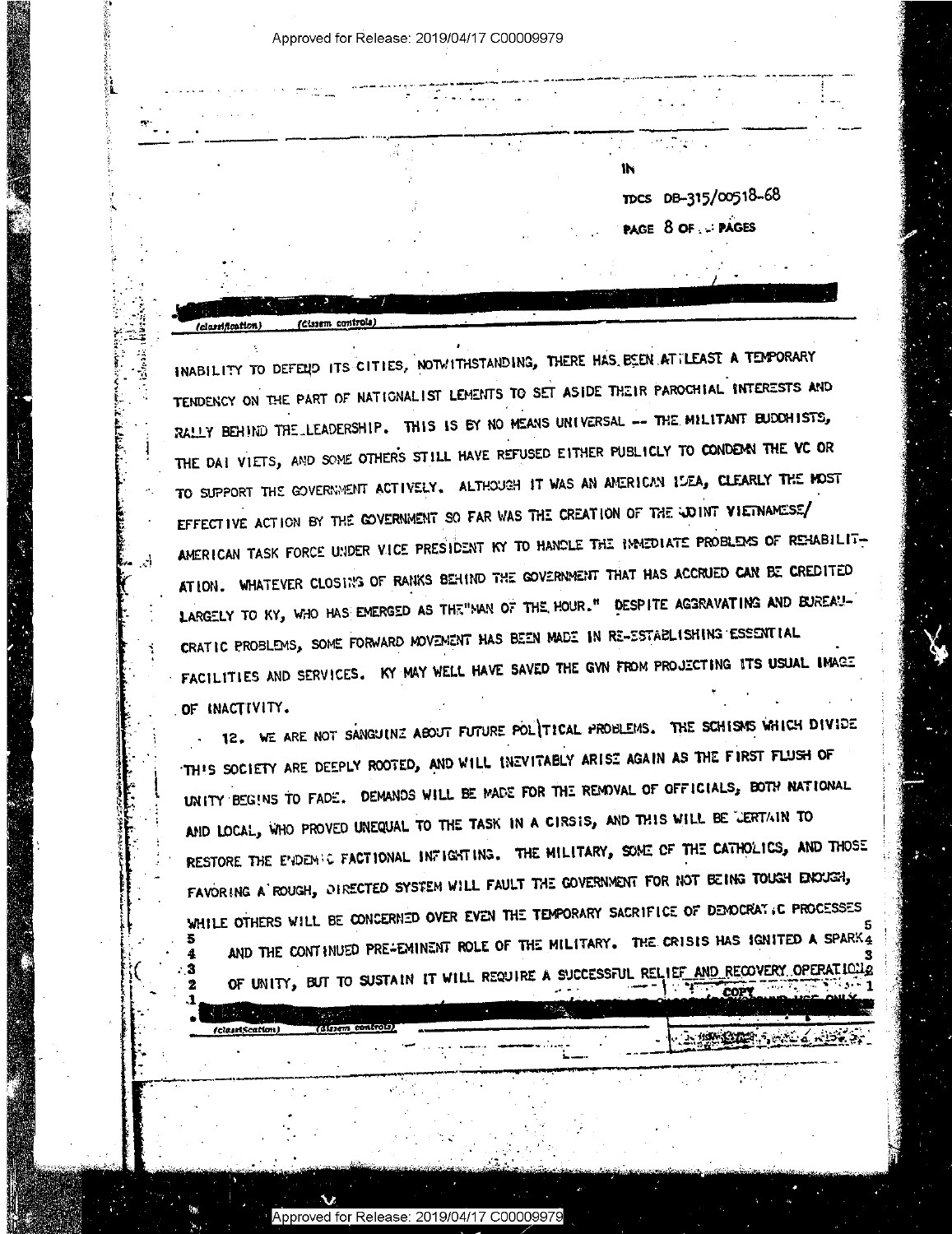(classification)

**felas Afratu** 

(dissem controls)

TDCSDB-315/00518-68 PAGE 9 OF 10 PAGES

IN

AND A SUBLIMINATION OF PERSONAL AND PARTISAN POLITICAL INTERSTS WHICH THIS SOCIETY HAS NEVER BEFORE DEMONSTRATED.

13. THE COMMUNISTS CAN BE CREDITED WITH HAVING MAINTAINED EXCELLENT SECURITY FOR SU A COMPREHENSIVE PLAN, BUT THEY ARE GUILTY. OF A MASSIVE INTELLIGENCE FAILURE. DOCUMENTS CAPTURED OVER THE PAST FOUR MONTHS AND INTERROGATIONS OF THE PRISONERS INVOLVED IN THE RECENT ATTACKS INDICATE QUITE CLEARLY THAT THE VC DID INTEND TO TAKE AND HOLD THE CITIES, DID EXPECT A GENERAL UPRISING, AND DID PLAN TO INSTALL A REVOLUTIONARY GOVERNMENT, AS EVIDENCED BY THE PRESENCE OF A STANDBY VC ADMINISTRATIVE STRUCTURE IN THE MAJOR CITIES. IT MAY SEEM INCREDIBLE THAT VC EXPECTATIONS SHOULD HAVE BEEN SO DIVORCED FROM REALITY, EUT THERE ARE THREE FACTORS WHICH PROBABLY EXPLAIN THIS. FIRST, THE COMMUNISTS ARE AND ALWAYS HAVE BEEN VICTIMS OF THEIR DOCTRINE, AND IN THE PRESENT CASE THE ARTICLES OF FAITH WERE: "THE LONGER WE FIGHT, THE STRONGER WE BECOME;" AND, "THE MORE VICIOUSLY THE ENEMY FIGHTS, THE CLOSER HE IS TO COLLAPSE;" AND, "THE PEOPLE SUPPORT US AND WHEN THE URBAN PEOPLE HAVE THE CHANCE TO RISE UP, OUR VICTORY WILL BE ASSURED." SECOND, THE LEADERS HAVE BEEN CONSISTENTLY AND GREATLY MISINFORMED BY 'OWER CADRES. GIVEN THE DOCTRINAL BIAS ALLUDED TO ABOVE AND THE ORIENTAL PENCHANT FOR TELLING PEOPLE WHAT THEY WANT TO HEAR, THE REPORTS GOING UPWARD HAVE SO. MISINTERPRETED THE FACTS THAT THE LEADERS COULD NOT BASE THEIR DECISIONS ON REALITY. THIRD, THE NEED FOR A SIGNIFICANT VICTORY AFTER TWO YEARS OF DROUGHT MAY HAVE INTRODUCED A LACK OF PRUDENCE. BY ANY RATIONAL STAND NORTH VIETNAM HAS BEEN LOSING TOO MUCH IN ORDER TO GAIN TOO LITTLE. FOR TOO LONG, VC STRENGTH AND SUPPORT HAS BEEN DWINDLING. THE ENTIRE NATURE OF THE WAR, THE **COPY**